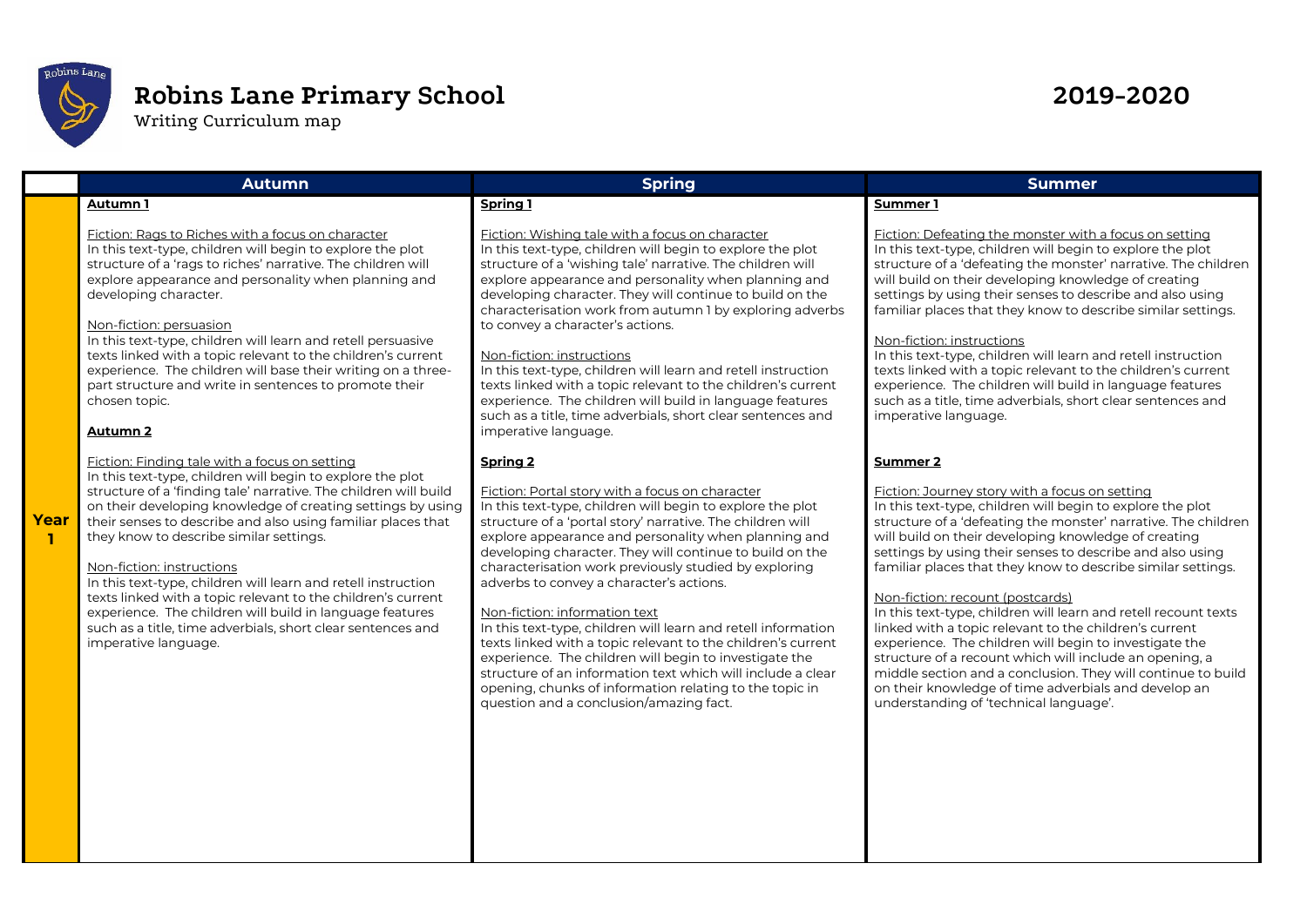Fiction: Defeating the monster with a focus on setting

In this text-type, children will continue to explore the plot structure of a 'defeating the monster' narrative. The children will build on their knowledge of creating settings by using similes and adverbs.

#### Non-fiction: instructions

In this text-type, children will learn and retell instruction texts linked with a topic relevant to the children's current experience. The children will continue to build in language features by choosing precise nouns and verbs to keep sentences short and will look at commas for lists and bullet points as a presentational feature.

# **Autumn 2**

**Year 2**

#### Fiction: narrative with a focus on setting

In this text-type, children will continue to explore the plot structure of a narrative writing. The children will build on their knowledge of creating settings by using similes, adverbs, lists of three and prepositions.

# Non-fiction: recount (diary)

In this text-type, children will learn and retell recount texts linked with a topic relevant to the children's current experience. The children will continue to investigate the structure of a recount which will include an opening, a middle section and a conclusion. They will continue to build on their knowledge of time adverbials and technical language and will choose adjectives and similes to add detail and precision.

#### **Spring 1**

#### Fiction: Finding tale with a focus on character

In this text-type, children will continue to explore the plot structure of a 'finding tale' narrative. They will continue to build on the characterisation work previously studied by exploring adverbs to convey a character's actions. They will also begin to explore examples of 'show, not tell' and use this skill in their own writing.

# Non-fiction: information text

In this text-type, children will learn and retell information texts linked with a topic relevant to the children's current experience. The children will continue to investigate the structure of an information text which will include a clear opening, chunks of information relating to the topic in question and a conclusion/amazing fact. In Y2, the children will focus on writing information texts in the present tense and 3<sup>rd</sup> person to give their texts an impersonal and objective voice.

# **Spring 2**

Fiction: Defeating the monster with a focus on character In this text-type, children will continue to explore the plot structure of a 'defeating the monster' narrative. They will continue to build on the characterisation work previously studied by exploring adverbs to convey a character's actions. They will also begin to explore examples of 'show, not tell' and use this skill in their own writing.

#### Non-fiction: recount (letters)

In this text-type, children will learn and retell recount texts linked with a topic relevant to the children's current experience. The children will continue to investigate the structure of a recount which will include an opening, a middle section and a conclusion. They will continue to build on their knowledge of time adverbials and technical language and will choose adjectives and similes to add detail and precision.

# **Summer 1**

# Fiction: narrative with a focus on setting

In this text-type, children will continue to explore the plot structure of a narrative writing. The children will build on their knowledge of creating settings by using similes, adverbs, lists of three and prepositions.

#### Non-fiction: instructions

In this text-type, children will learn and retell instruction texts linked with a topic relevant to the children's current experience. The children will continue to build in language features by choosing precise nouns and verbs to keep sentences short and will look at commas for lists and bullet points as a presentational feature.

# **Summer 2**

## Fiction: Journey story with a focus on setting

In this text-type, children will continue to explore the plot structure of a 'journey' narrative. The children will build on their knowledge of creating settings by using similes, adverbs, lists of three and prepositions.

# Non-fiction: persuasion (letters)

In this text-type, children will build on their persuasive writing skills learnt in Y1 by reading a range of persuasive texts. They will begin to analyse what writerly tools are used in texts they read and begin to understand how they are used to achieve a persuasive effect. The children will write a persuasive text linked with a topic relevant to their current experience.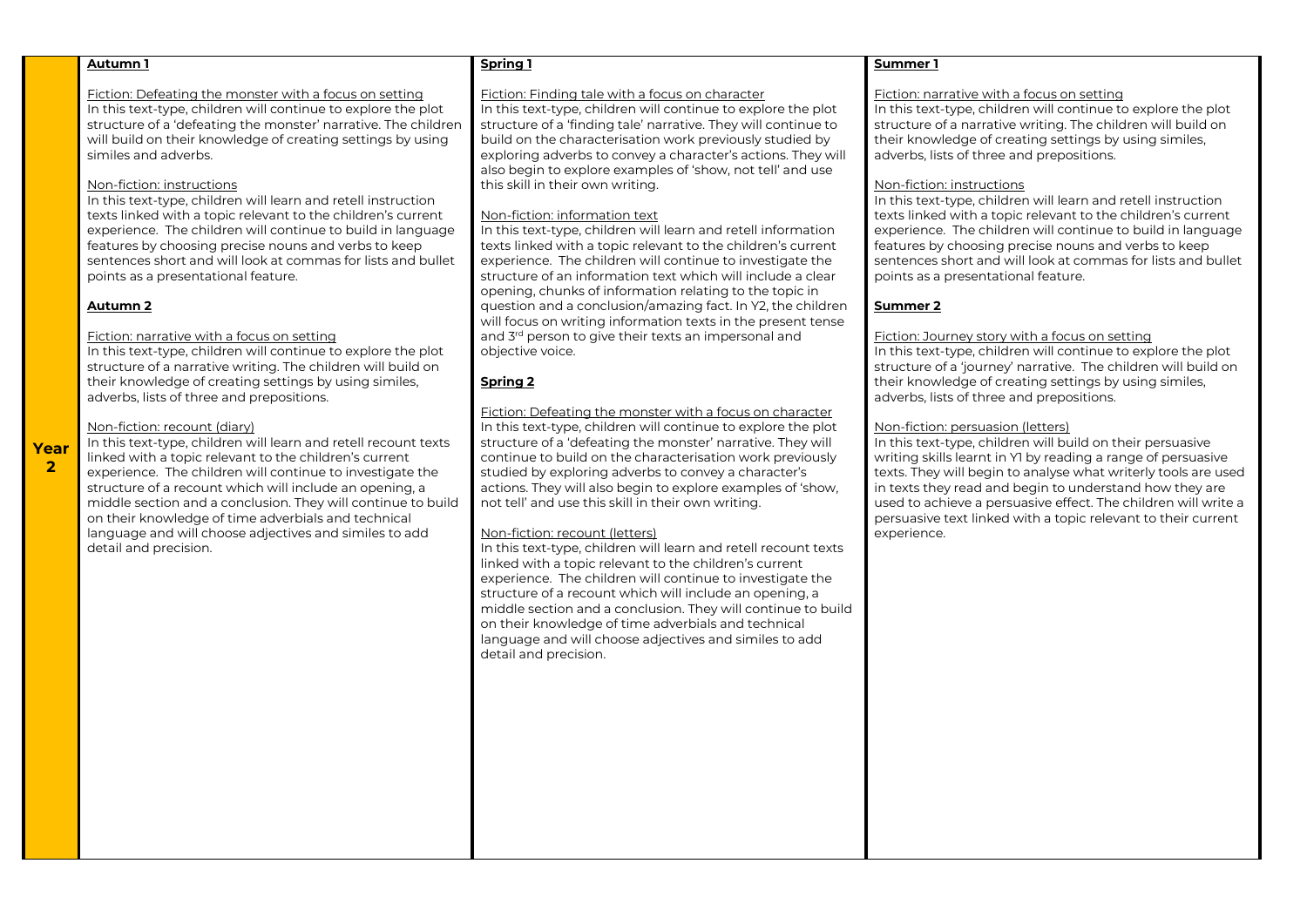#### Fiction: tale of fear with a focus on setting

In this text-type, children will continue to explore the plot structure of a 'tale of fear' narrative. The children will build on their knowledge of creating settings by using similes, adverbs, lists of three and prepositions. They will also be introduced to more complex figurative language such as metaphors and personification.

# Non-fiction: persuasion

In this text-type, children will build on the persuasive unit in Y2 by reading a wider range of persuasive texts and continue to understand what writerly tools are used and understand how they are used to achieve a persuasive effect. In Y3, the children will extend the text structure introduced in Y1/2 and will base their writing on a four/fivepart structure.

# **Autumn 2**

**Year 3**

# Fiction: Portal story with a focus on setting

In this text-type, children will begin to explore the plot structure of a 'portal story' narrative. The children will build on their knowledge of creating settings by using similes, adverbs, lists of three and prepositions. They will also be introduced to more complex figurative language such as metaphors and personification.

#### Non-fiction: information text

In this text-type, children will learn and retell information texts linked with a topic relevant to the children's current experience. The children will continue to investigate the structure of an information text which will include a clear opening, chunks of information relating to the topic in question and a conclusion/amazing fact. The children will focus on writing information texts in the present tense and  $3<sup>rd</sup>$  person to give their texts an impersonal and objective voice. In Y3, the children will begin to look at how using complex sentences to combine information clearly and concisely can be a powerful writing tool.

# **Spring 1**

#### Fiction: return narrative with a focus on character

In this text-type, children will continue to explore the plot structure of narrative writing. They will continue to build on the characterisation work previously studied by exploring adverbs to convey a character's actions. They will continue to explore examples of 'show, not tell' and use this skill in their own writing. In addition, children will focus on varying their sentence length for a specific effect.

## Non-fiction: discussion

In this text-type, children will read a variety of discussion texts and will learn and retell a model within their own interests and experiences. The children will begin to understand that a discussion text should be a balanced argument and they should only reveal their own opinion on the subject at the end of the text. They will begin to investigate how using complex sentences to combine information can make the text more engaging for the reader, use a variety of generalisers and will develop their connecting words and phrases to guide the reader through the argument.

# **Spring 2**

Fiction: Defeating the monster with a focus on character In this text-type, children will continue to explore the plot structure of a 'defeating the monster' narrative. They will continue to build on the characterisation work previously studied by exploring adverbs to convey a character's actions. They will continue to explore examples of 'show, not tell' and use this skill in their own writing. In addition, children will focus on varying their sentence length for a specific effect.

# Non-fiction: explanation text

In this text-type, children will learn and retell explanation texts linked with a topic relevant to the children's current experience. The children will be introduced to a three-part structure including a general statement introducing the topic, a series of logical steps explaining how or why something occurs and a summary statement or memorable piece of information. They will collect and use a variety of conjunctions and generalisers to link sentences and add interest for the reader.

# **Summer 1**

#### Fiction: Journey story with a focus on character

In this text-type, children will continue to explore the plot structure of a 'journey' narrative. They will continue to build on the characterisation work previously studied by exploring adverbs to convey a character's actions. They will continue to explore examples of 'show, not tell' and use this skill in their own writing. In addition, children will focus on varying their sentence length for a specific effect.

# Non-fiction: recount (letters)

In this text-type, children will learn and retell recount texts linked with a topic relevant to the children's current experience. The children will continue to investigate the structure of a recount which will include an opening, a middle section and a conclusion. They will continue to build on their knowledge of time adverbials and technical language and will choose adjectives and similes to add detail and precision. In addition, they will link paragraphs using a range of adverbials.

# **Summer 2**

# Fiction: tale of fear with a focus on suspense

In this text-type, children will continue to explore the plot structure of a narrative writing. The children will focus on using sound effects, empty words and placing their characters in lonely, dark places to create a suspenseful atmosphere.

# Non-fiction: recount (diary)

In this text-type, children will learn and retell recount texts linked with a topic relevant to the children's current experience. The children will continue to investigate the structure of a recount which will include an opening, a middle section and a conclusion. They will continue to build on their knowledge of time adverbials and technical language and will choose adjectives and similes to add detail and precision. In addition, they will link paragraphs using a range of adverbials.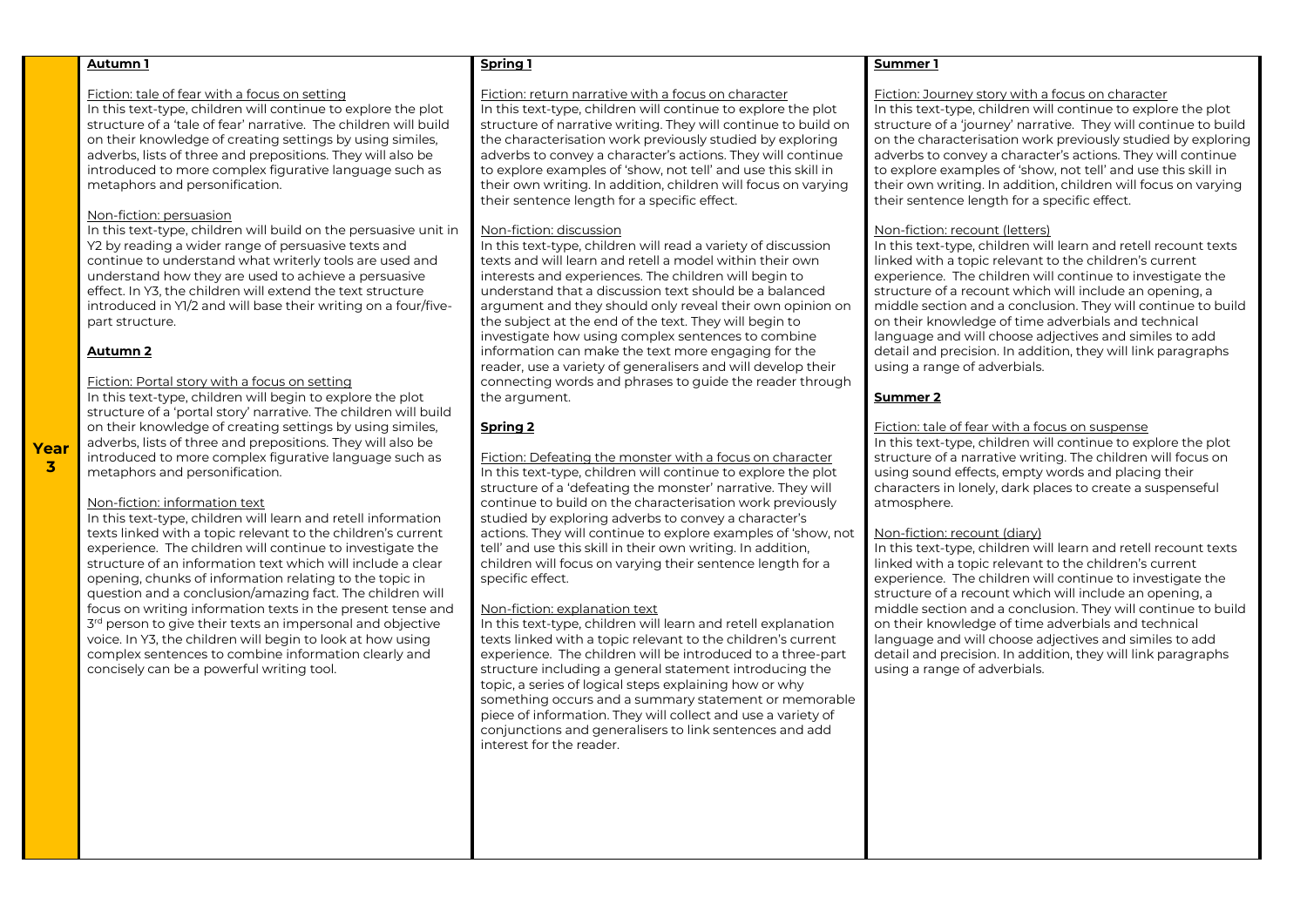#### Fiction: Journey story with a focus on setting

In this text-type, children will continue to explore the plot structure of a 'journey' narrative. The children will build on their knowledge of creating settings by using similes, adverbs, lists of three and prepositions. They will also be introduced to more complex figurative language such as metaphors and personification. In addition, in Y4, children will begin to investigate the impact varying sentence length has.

#### Non-fiction: recount (diary)

In this text-type, children will learn and retell recount texts linked with a topic relevant to the children's current experience. The children will continue to investigate the structure of a recount which will include an opening, a middle section and a conclusion. They will continue to build on their knowledge of time adverbials and technical language and will choose adjectives and similes to add detail and precision. In addition, they will link paragraphs using a range of adverbials.

#### **Autumn 2**

**Year 4**

Fiction: Defeating the monster with a focus on character In this text-type, children will continue to explore the plot structure of a 'defeating the monster' narrative. They will continue to build on the characterisation work previously studied by exploring adverbs to convey a character's actions. They will continue to explore examples of 'show, not tell' and use this skill in their own writing. In addition, children will focus on varying their sentence length for a specific effect and also use a 'hook' *e.g. The window was broken…*to engage the reader.

#### Non-fiction: information text

In this text-type, children will learn and retell information texts linked with a topic relevant to the children's current experience. The children will continue to investigate the structure of an information text which will include a clear opening, chunks of information relating to the topic in question and a conclusion/amazing fact. The children will focus on writing information texts in the present tense and  $3<sup>rd</sup>$  person to give their texts an impersonal and objective voice. The children will continue to look at how using complex sentences to combine information clearly and concisely can be a powerful writing tool and they will begin to understand that certain sections may need multiple paragraphs to convey the information accurately.

#### **Spring 1**

#### Fiction: Warning tale with a focus on setting

In this text-type, children will continue to explore the plot structure of a 'warning tale' narrative. The children will build on their knowledge of creating settings by using similes, adverbs, lists of three and prepositions. They will also be introduced to more complex figurative language such as metaphors and personification. In addition, in Y4, children will begin to investigate the impact varying sentence length has.

# Non-fiction: discussion

In this text-type, children will read a variety of discussion texts and will learn and retell a model within their own interests and experiences. They will continue to build on prior knowledge by using complex sentences to combine information and make the text more engaging for the reader, use a variety of generalisers and will develop their connecting words and phrases to guide the reader through the argument.

# **Spring 2**

# Fiction: Tale of quest with a focus on setting

In this text-type, children will continue to explore the plot structure of a 'tale of quest' narrative. The children will build on their knowledge of creating settings by using similes, adverbs, lists of three and prepositions. They will also be introduced to more complex figurative language such as metaphors and personification. In addition, in Y4, children will begin to investigate the impact varying sentence length has.

# Non-fiction: persuasion

In this text-type, children will build on the persuasive unit in Y3 by reading a range of persuasive texts and further understand what writerly tools are used and how they are used to achieve a persuasive effect. Children will investigate how style and vocabulary are used to convince the reader. Where appropriate, children will use more formal language appropriately linking points persuasively and select style and vocabulary that is appropriate to the reader. Children will base their writing on a four/five- part structure.

# **Summer 1**

#### Fiction: Narrative with a focus on character

In this text-type, the children will continue to develop their understanding of narrative texts. They will continue to build on the characterisation work previously studied by exploring adverbs to convey a character's actions. They will continue to explore examples of 'show, not tell' and use this skill in their own writing. In addition, children will focus on varying their sentence length for a specific effect and also use a 'hook' *e.g. The window was broken…*to engage the reader.

# Non-fiction: biography

In this text-type, the children will explore the structure of a biographical text. The children will begin to distinguish between formal/informal writing and the appropriate level of formality required to write a biographical text.

# **Summer 2**

#### Fiction: Narrative with a focus on dialogue

In this text-type, the children will continue to develop their understanding of narrative texts. The children will look at a range of examples of dialogue and how it is used effectively. In addition, they will use dialogue punctuation effectively and develop the use of movement and speech verbs.

# Non-fiction: recount (newspaper report)

In this text-type, children will learn and retell recount texts linked with a topic relevant to the children's current experience. The children will continue to investigate the structure of a recount which will include an opening, a middle section and a conclusion. They will continue to build on their knowledge of time adverbials and technical language and will choose adjectives and similes to add detail and precision. In addition, they will link paragraphs using a range of adverbials.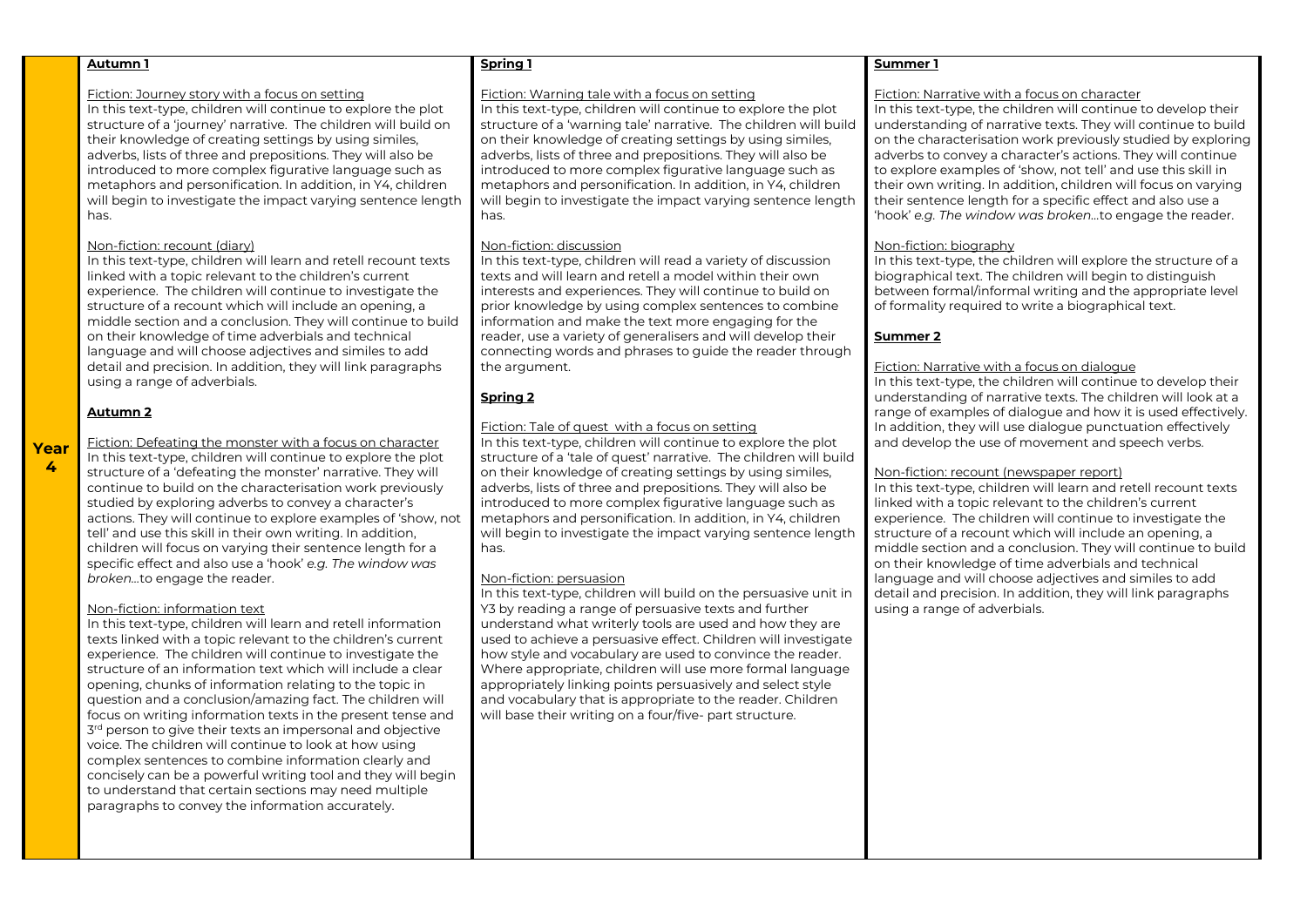Fiction: Defeating the monster with a focus on character In this text-type, children will continue to explore the plot structure of a 'defeating the monster' narrative. They will continue to build on the characterisation work previously studied by exploring adverbs to convey a character's actions. They will continue to explore examples of 'show, not tell' and use this skill in their own writing. In addition, children will focus on varying their sentence length for a specific effect and also use a 'hook' *e.g. The window was broken…*to engage the reader. In Y5, the children will investigate the impact using 'internal voice' can have on a specific character.

# Non-fiction: recount (newspaper report)

In this text-type, children will learn and retell recount texts linked with a topic relevant to the children's current experience. The children will continue to investigate the structure of a recount which will include an opening, a middle section and a conclusion. They will continue to build on their knowledge of time adverbials and technical language and will choose adjectives and similes to add detail and precision. In addition, they will link paragraphs using a range of adverbials. In Y5, the children will also begin to look at levels of formality and how this can be portrayed within newspaper reports.

**Year 5**

# **Autumn 2**

#### Fiction: Warning tale with a focus on setting

In this text-type, children will continue to explore the plot structure of a 'warning tale' narrative. The children will build on their knowledge of creating settings by using similes, adverbs, lists of three and prepositions. They will also continue to use more complex figurative language such as metaphors and personification. The children will begin to investigate the impact varying sentence length has. In Y5, the children will describe character reactions to show how the setting is making them feel.

#### Non-fiction: discussion

In this text-type, children will read a variety of discussion texts and will learn and retell a model within their own interests and experiences. They will continue to build on prior knowledge by using complex sentences to combine information and make the text more engaging for the reader, use a variety of generalisers and will develop their connecting words and phrases to guide the reader through the argument. In addition, the children will explore how direct and indirect speech can enhance a discussion text.

#### **Spring 1**

#### Fiction: Tale of quest with a focus on setting

In this text-type, children will continue to explore the plot structure of a 'tale of quest' narrative. The children will build on their knowledge of creating settings by using similes, adverbs, lists of three and prepositions. They will also continue to use more complex figurative language such as metaphors and personification. The children will begin to investigate the impact varying sentence length has. In Y5, the children will describe character reactions to show how the setting is making them feel.

### Non-fiction: explanation text

In this text-type, children will learn and retell explanation texts linked with a topic relevant to the children's current experience. The children will continue to investigate the structure of an explanation text. They will continue to build on sentence structures *e.g. sentences to combine information, for lists of three and conditional/hypothetical sentences.*

# **Spring 2**

# Fiction: tale of fear with a focus on suspense

In this text-type, children will continue to explore the plot structure of narrative writing. The children will focus on using sound effects, empty words and placing their characters in lonely, dark places to create a suspenseful atmosphere.

# Non-fiction: biography

In this text-type, the children will explore the structure of a biographical text. The children will begin to distinguish between formal/informal writing and the appropriate level of formality required to write a biographical text.

# **Summer 1**

#### Fiction: Narrative with a focus on setting

In this text-type, the children will continue to develop their understanding of narrative texts. The children will build on their knowledge of creating settings by using similes, adverbs, lists of three and prepositions. They will also continue to use more complex figurative language such as metaphors and personification. The children will begin to investigate the impact varying sentence length has. In Y5, the children will describe character reactions to show how the setting is making them feel.

# Non-fiction: information text

In this text-type, children will learn and retell information texts linked with a topic relevant to the children's current experience. The children will continue to build on the skills taught in previous year groups and also expand the range of generalisers and conjunctions they use, use opinions as well as facts and include technical vocabulary to add precision to their writing.

# **Summer 2**

# Non-fiction: persuasion

In this text-type, children will build on the persuasive unit in Y4 by reading a range of persuasive texts and further understand what writerly tools are used and how they are used to achieve a persuasive effect. Children will investigate how style and vocabulary are used to convince the reader. Where appropriate, children will use more formal language appropriately linking points persuasively and select style and vocabulary that is appropriate to the reader. Children will base their writing on a four/five- part structure. Children will support their views with reasons and evidence.

# Fiction: tale of fear with a focus on suspense

In this text-type, children will continue to explore the plot structure of narrative writing. The children will focus on using sound effects, empty words and placing their characters in lonely, dark places to create a suspenseful atmosphere.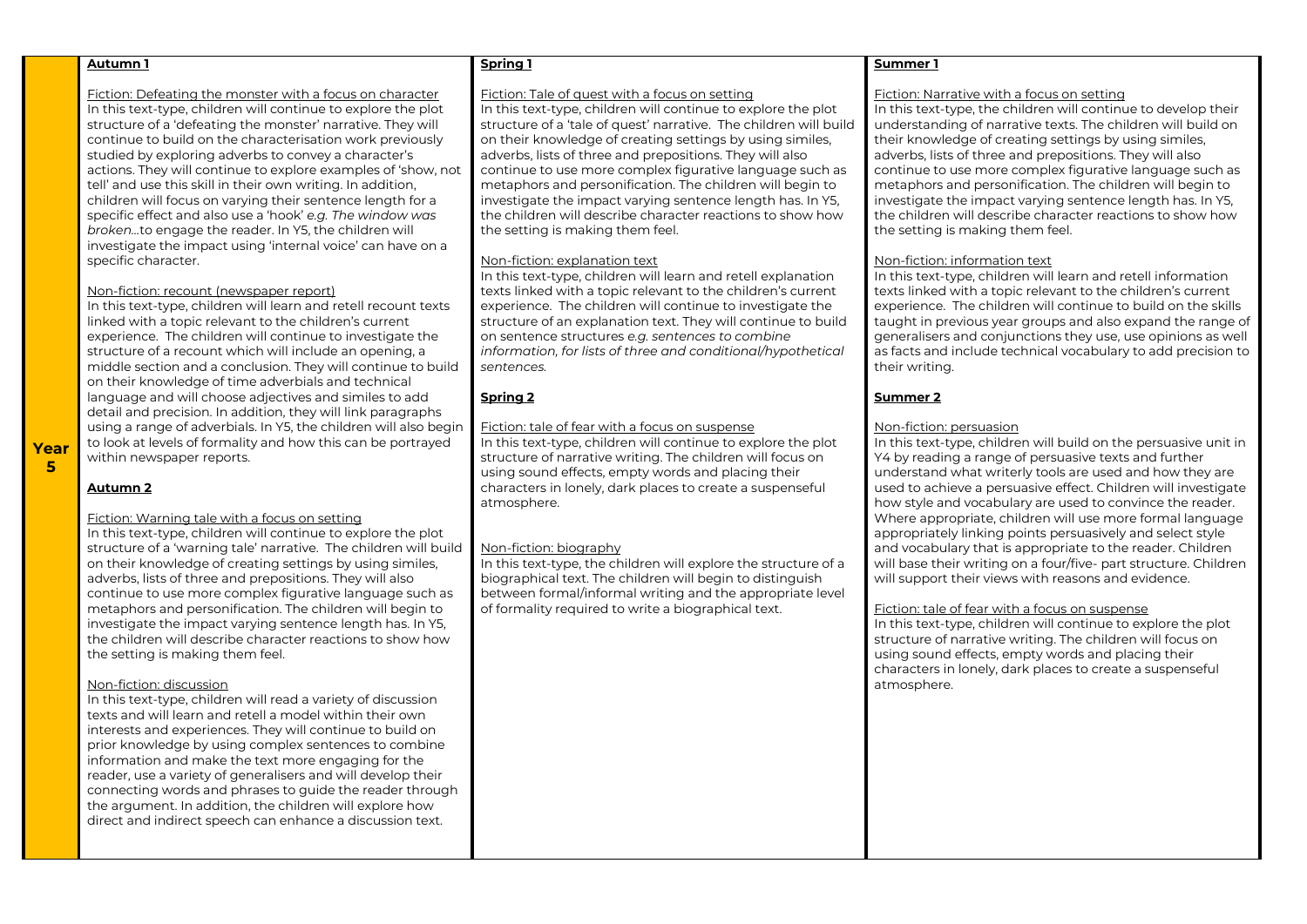#### Fiction: Warning tale with a focus on setting

In this text-type, children will continue to explore the plot structure of a 'warning tale' narrative. The children will build on their knowledge of creating settings by using similes, adverbs, lists of three and prepositions. They will also continue to use more complex figurative language such as metaphors and personification. The children will investigate the impact varying sentence length has. The children will continue to describe character reactions to show how the setting is making them feel and explore how changing a setting can create a different atmosphere.

#### Non-fiction: discussion

In this text-type, children will read a variety of discussion texts and will learn and retell a model within their own interests and experiences. They will continue to build on prior knowledge by using complex sentences to combine information and make the text more engaging for the reader, use a variety of generalisers and will develop their connecting words and phrases to guide the reader through the argument. The children will explore how direct and indirect speech can enhance a discussion text. In addition, in Y6, children will explore how using persuasive techniques to sway the decision of the reader can be extremely powerful.

**Year 6**

#### **Autumn 2**

Fiction: overcoming the monster with a focus on suspense In this text-type, children will continue to explore the plot structure of an 'overcoming the monster' narrative. The children will focus on using sound effects, empty words and placing their characters in lonely, dark places to create a suspenseful atmosphere. In addition, they will investigate how slowing down the action to increase tension and anticipation can be a powerful writing tool.

#### Non-fiction: recount (magazine article)

In this text-type, children will learn and retell recount texts linked with a topic relevant to the children's current experience. . They will continue to build on their knowledge of time adverbials and technical language and will choose adjectives and similes to add detail and precision. In addition, they will link paragraphs using a range of adverbials. As the children will be writing magazine articles, the children will compare different styles of magazines to look at formality.

#### **Spring 1**

#### Fiction: Lost narrative with a focus on setting

In this text-type, the children will continue to develop their understanding of narrative texts. The children will build on their knowledge of creating settings by using similes, adverbs, lists of three and prepositions. They will also continue to use more complex figurative language such as metaphors and personification. The children will investigate the impact varying sentence length has. The children will continue to describe character reactions to show how the setting is making them feel and explore how changing a setting can create a different atmosphere.

#### Non-fiction: persuasion (letters)

In this text-type, children will build on the persuasive unit in Y5 by reading a range of persuasive texts and further understand what writerly tools are used and how they are used to achieve a persuasive effect. Children will investigate how style and vocabulary are used to convince the reader. Where appropriate, children will use more formal language appropriately linking points persuasively and select style and vocabulary that is appropriate to the reader. Children will base their writing on a four/five- part structure. Children will support their views with reasons and evidence.

# **Spring 2**

# Fiction: War narrative with a focus on setting

In this text-type, the children will continue to develop their understanding of narrative texts. The children will build on their knowledge of creating settings by using similes, adverbs, lists of three and prepositions. They will also continue to use more complex figurative language such as metaphors and personification. The children will investigate the impact varying sentence length has. The children will continue to describe character reactions to show how the setting is making them feel and explore how changing a setting can create a different atmosphere. They will continue to build on the characterisation work previously studied by exploring adverbs to convey a character's actions. They will explore examples of 'show, not tell' and use this skill in their own writing. In addition, children will focus on varying their sentence length for a specific effect and also use a 'hook' *e.g. The window was broken…*to engage the reader. The children will investigate the impact using 'internal voice' can have on a specific character.

# Non-fiction: recount (diary entry)

In this text-type, children will learn and retell recount texts linked with a topic relevant to the children's current experience. They will continue to build on their knowledge of time adverbials and technical language and will choose

# **Summer**

## Revision units

In this term, the children will be writing a variety of different text-types. Work written earlier on in the year will be revisited, redrafted and improved. The children will have the opportunity to apply taught text-type skills across the curriculum. In addition, they will be encouraged to write hybrid texts in order to practise combing multiple skills together.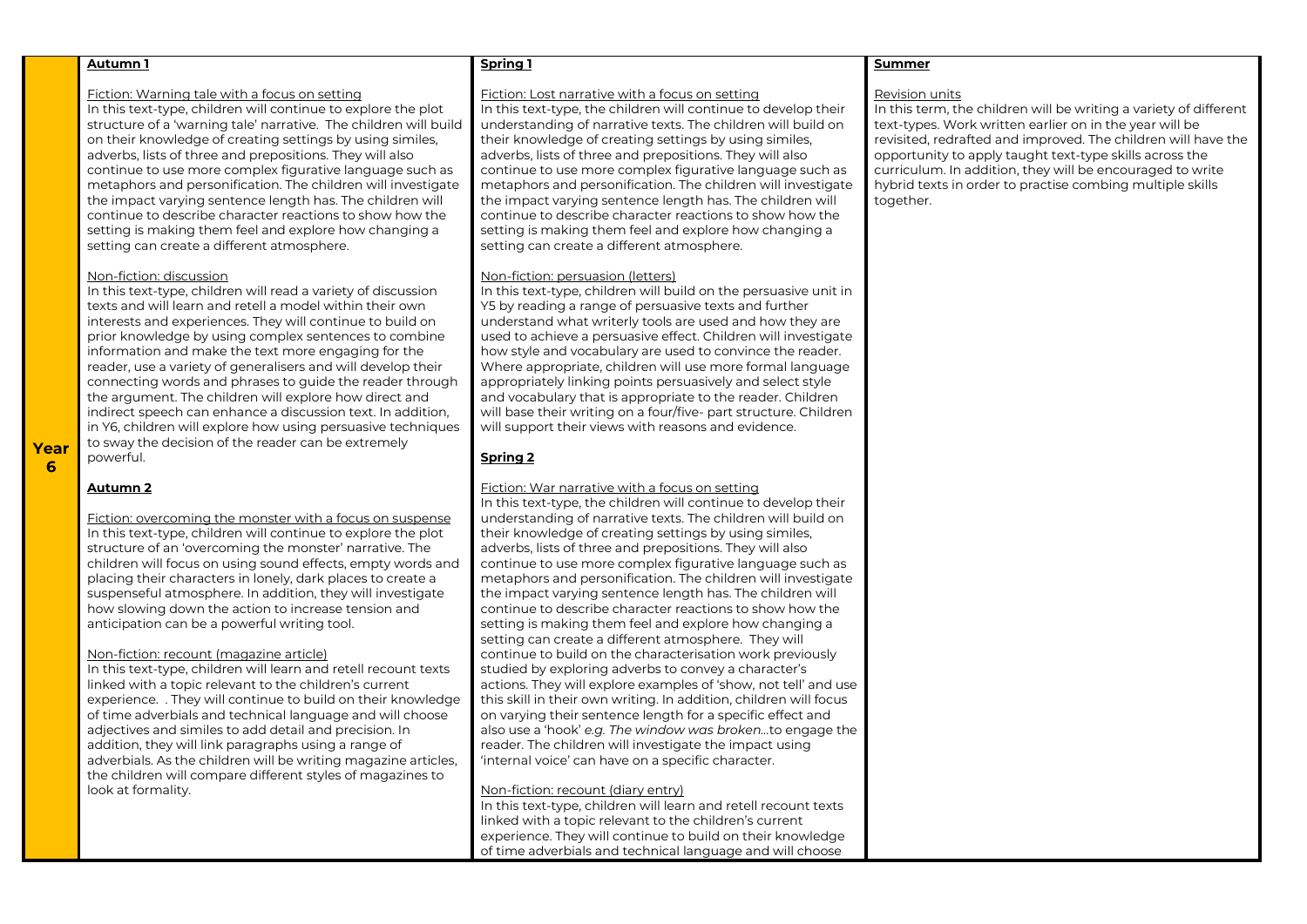|  | adjectives and similes to add detail and precision. In                                                                  |  |
|--|-------------------------------------------------------------------------------------------------------------------------|--|
|  | addition, they will link paragraphs using a range of<br>adverbials. As the children will be writing diary entries, they |  |
|  | will continue to build on their understanding of formality                                                              |  |
|  | and writing in the role of a character.                                                                                 |  |

# **NOTE: Poetry**

Poetry will be taught for three days at the beginning of each fiction text. We have chosen to do this as exploring and creating poetry before a fiction unit aids creativity and playfulness with language and ideas. Word banks of vocabulary, similes, metaphors etc. will be created, linking to the upcoming fiction unit (where appropriate). We have chosen to do this so that the children have rich vocabulary banks to draw from when they are writing within each fiction unit. We believe that the form of a poem should not limit a child's creativity; therefore, children will explore a range of poetry including: list or collage poems, tongue twisters, alphabet and counting, shape/concrete/calligram and acrostic, couplets, free verse, haiku, cinquain, tanka, kenning and rap.

# **NOTE: Text choices**

Below, you will find a table of all the texts chosen as the vehicles with which we will deliver the above knowledge and skills.

|                        | <b>Fiction</b>                                                                                                                 | Non-<br>fiction                                                                          | <b>Fiction</b>                                                                                      | Non-<br>fiction                                                                                                     | <b>Fiction</b>                                                                                                  | Non-<br>fiction                                                                           | <b>Fiction</b>                                                                                                                            | Non-<br>fiction                                                                                                         | <b>Fiction</b>                                                                                                                                   | Non-<br>fiction                                                                                                                        | <b>Fiction</b>                                                                                                             | Non-<br>fiction                                                                              |
|------------------------|--------------------------------------------------------------------------------------------------------------------------------|------------------------------------------------------------------------------------------|-----------------------------------------------------------------------------------------------------|---------------------------------------------------------------------------------------------------------------------|-----------------------------------------------------------------------------------------------------------------|-------------------------------------------------------------------------------------------|-------------------------------------------------------------------------------------------------------------------------------------------|-------------------------------------------------------------------------------------------------------------------------|--------------------------------------------------------------------------------------------------------------------------------------------------|----------------------------------------------------------------------------------------------------------------------------------------|----------------------------------------------------------------------------------------------------------------------------|----------------------------------------------------------------------------------------------|
| Year                   | Text:<br>Cinderella<br><b>Genre: Rags</b><br>to riches<br><b>Toolkit</b><br>focus:<br>Character                                | Text:<br>Cinderella<br>Genre:<br>Labels and<br>captions                                  | <b>Text: The</b><br>Storm Whale<br>Genre:<br><b>Finding Tale</b><br>Toolkit<br>focus:<br>Setting    | Text: The<br>Storm Whale<br>Genre:<br>Instructions<br>(list of rules)<br>for how to<br>look after a<br>storm whale) | <b>Text: Little</b><br>Red Hen<br><b>Genre:</b><br><b>Wishing Tale</b><br><b>Toolkit</b><br>focus:<br>Character | <b>Text: Little</b><br>Red Hen<br>Genre:<br>Instructions<br>(recipe for a<br>lazy animal) | Text: Where<br>the Wild<br>Things Are<br>Genre:<br>Portal story<br>Toolkit<br>focus:<br>Character                                         | Text: Where<br>the Wild<br>Things Are<br><b>Genre:</b><br>Information<br>text (on wild<br>thing<br>monsters)            | Text:<br>Rapunzel<br>(Bethan<br><b>Woollvin</b><br>version)<br><b>Genre: Tale</b><br>of defeating<br>the monster<br>Toolkit<br>focus:<br>Setting | Text:<br>Rapunzel<br>(Bethan<br>Woollvin<br>version)<br>Genre:<br><i><u><b>Instructions</b></u></i><br>(how to<br>defeat a<br>monster) | Text: The<br>Secret of<br><b>Black Rock</b><br>Genre:<br>Journey<br>Story<br>Toolkit<br>focus:<br>Setting                  | <b>Text: The</b><br>Secret of<br><b>Black Rock</b><br>Text type:<br>Recount<br>(Postcards)   |
| Year<br>$\overline{2}$ | <b>Text: Little</b><br>Red Riding<br>Hood<br>Genre: Tale<br>of defeating<br>the monster<br><b>Toolkit</b><br>focus:<br>Setting | Text: Little<br>Red Riding<br>Hood<br>Genre:<br>Instructions<br>(how to<br>catch a wolf) | Text: The<br>Night<br>Gardener<br><b>Genre:</b><br>Narrative<br><b>Toolkit</b><br>focus:<br>Setting | Text: The<br>Night<br>Gardener<br><b>Genre:</b><br>Recount<br>(diary)                                               | <b>Text: The</b><br>Bog Baby<br><b>Genre:</b><br>Finding tale<br><b>Toolkit</b><br>focus:<br>Character          | <b>Text: The</b><br>Bog Baby<br>Genre: Non-<br>chronologica<br>I (on Bog<br>Babies)       | Text: Jack<br>and The<br><b>Baked</b><br>Beanstalk<br><b>Genre:</b><br>Overcoming<br>the monster<br><b>Toolkit</b><br>focus:<br>Character | Text: Jack<br>and The<br><b>Baked</b><br><b>Beanstalk</b><br>Genre:<br>Recount<br>(letters to<br>and from the<br>giant) | Text: The<br>Flower<br>Genre:<br>Transformati<br>on story<br>Toolkit<br>focus:<br>Setting                                                        | Text: The<br>Flower<br><b>Genre:</b><br><b>Instructions</b><br>(how to look<br>after<br>plants/planet                                  | Text:<br>Grandad's<br>Island - Benii<br>Davies<br><b>Genre:</b><br>Journey<br>Story<br><b>Toolkit</b><br>focus:<br>Setting | Text:<br>Grandad's<br>Island - Benji  <br>Davies<br><b>Genre:</b><br>Persuasion<br>(letters) |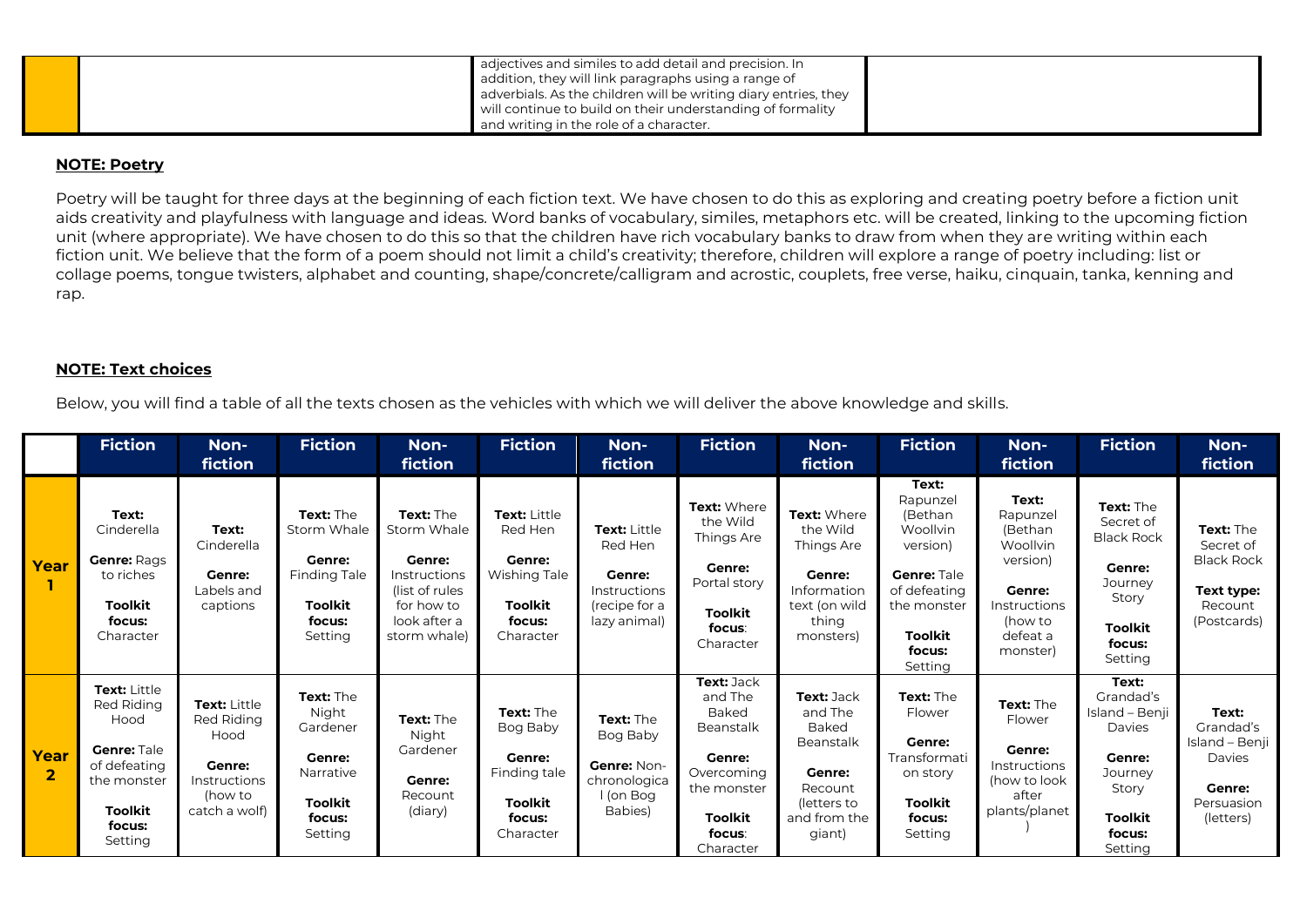| Year<br>$\overline{\mathbf{3}}$ | Text: The<br>Iron Man<br>Genre: Tale<br>of fear<br><b>Toolkit</b><br>focus:<br>Setting                                                                                       | Text: The<br>Iron Man<br><b>Genre:</b><br>Persuasion                                            | Text: Leon<br>And the<br>Place<br>Between<br><b>Genre: Portal</b><br>story<br><b>Toolkit</b><br>focus:<br>Setting             | Text: Leon<br>And the<br>Place<br>Between<br>Genre:<br>Information<br>text                         | Text: Seen<br>Not Heard -<br>Katie May<br>Green<br>Genre:<br>Return story<br><b>Toolkit</b><br>focus:<br>Character | Text: Seen<br>Not Heard -<br>Katie May<br>Green<br>Genre:<br>Discussion<br>text                    | Text:<br>Georges<br>Marvellous<br>Medicine<br><b>Genre:</b><br>Overcoming<br>the monster<br>Toolkit<br>focus:<br>Character | Text:<br>Georges<br>Marvellous<br>Medicine<br><b>Genre:</b><br>Explanation<br>text           | Text: Jemmy<br>$Button -$<br>Jennifer<br>Uman<br><b>Genre:</b><br>Journey<br>story<br><b>Toolkit</b><br>focus:<br>Character         | Text: Jemmy<br>Button-<br><b>Jennifer</b><br>Uman<br>Genre:<br>Recount<br>$l$ etters –<br>writing back<br>home)       | Text: Into<br>the Forest-<br>Anthony<br><b>Browne</b><br>Genre: Tale<br>of fear<br><b>Toolkit</b><br>focus:<br>Suspense | Text: Into<br>the Forest $-$<br>Anthony<br><b>Browne</b><br><b>Genre:</b> Diary<br>entry |
|---------------------------------|------------------------------------------------------------------------------------------------------------------------------------------------------------------------------|-------------------------------------------------------------------------------------------------|-------------------------------------------------------------------------------------------------------------------------------|----------------------------------------------------------------------------------------------------|--------------------------------------------------------------------------------------------------------------------|----------------------------------------------------------------------------------------------------|----------------------------------------------------------------------------------------------------------------------------|----------------------------------------------------------------------------------------------|-------------------------------------------------------------------------------------------------------------------------------------|-----------------------------------------------------------------------------------------------------------------------|-------------------------------------------------------------------------------------------------------------------------|------------------------------------------------------------------------------------------|
| Year<br>4                       | Text: The<br>Journey-<br>Francesca<br>Sanna<br><b>Genre:</b><br>Journey<br>story<br><b>Toolkit</b><br>focus:<br>Setting/atmo<br>sphere                                       | Text: The<br>Journey-<br>Francesca<br>Sanna<br>Genre: Diary<br>entry                            | Text: Arthur<br>And the<br>Golden Rope<br><b>Genre:</b><br>Overcoming<br>the monster<br><b>Toolkit</b><br>focus:<br>character | Text: Arthur<br>And the<br>Golden Rope<br>Genre:<br>Information<br>texts on a<br>chosen<br>monster | <b>Text: Voices</b><br>in the Park<br><b>Genre:</b><br>Warning<br>Tale<br><b>Toolkit</b><br>focus:<br>Setting      | <b>Text: Voices</b><br>in the Park<br>Genre:<br>Discussion                                         | Text: The<br>Lost Happy<br>Endings<br>Genre: Tale<br>of quest<br><b>Toolkit</b><br>focus:<br>Setting/atmo<br>sphere        | Text: The<br>Lost Happy<br>Endings<br><b>Genre:</b><br>Persuasion                            | Text:<br>$M$ anfish –<br>The Story of<br>Jacques<br>Cousteau<br><b>Genre:</b><br>Narrative<br><b>Toolkit</b><br>focus:<br>character | Text:<br>Manfish $-$<br>The Story of<br>Jacques<br>Cousteau<br><b>Genre:</b><br>Biography<br>(on Jacques<br>Cousteau) | Text: The<br>Whale - Vita<br>Murrow<br>Genre:<br>Narrative<br><b>Toolkit</b><br>focus:<br>Dialogue                      | Text: The<br>Whale - Vita<br>Murrow<br>Genre:<br>Newspaper<br>report                     |
| Year<br>5                       | Text: The<br>Promise-<br>Nicola<br>Davies<br><b>Genre:</b><br>Overcoming<br>the monster<br><i>(character</i><br>transformati<br>on)<br><b>Toolkit</b><br>focus:<br>Character | Text: The<br>Promise-<br>Nicola<br>Davies<br><b>Genre:</b><br>Newspaper<br>Report               | Text: Whv<br>the Whales<br>Came<br>Genre:<br>Warning<br>Tale<br>Toolkit:<br>Setting                                           | Text: Whv<br>the Whales<br>Came<br>Genre:<br>Discussion<br>text (should<br>animals be<br>hunted?)  | Text: The<br>Lost Book of<br>Adventure -<br>Unknown<br>Author<br>Genre: Tale<br>of quest<br>Toolkit:<br>Setting    | Text: The<br>Lost Book of<br>Adventure-<br>Unknown<br>Author<br>Genre:<br>Explanation<br>text      | Text: The<br>Errand - Leo<br>Fleur<br>Genre: Tale<br>of fear<br>Toolkit:<br>Suspense/ac<br>tion                            | Text: The<br>Errand - Leo<br>Fleur<br><b>Genre:</b><br>Biography                             | Text:<br>FArTHER-<br>Grahame<br><b>Baker Smith</b><br>Genre:<br>Narrative<br>Toolkit:<br>Setting                                    | Text:<br>FArTHER-<br>Grahame<br><b>Baker Smith</b><br>Genre: Non-<br>chronologica<br>I report<br>(inventors)          | <b>Text: Wolves</b><br>in The Walls<br>Genre: Tale<br>of fear<br>Toolkit:<br>Suspense                                   | <b>Text: Wolves</b><br>in The Walls<br>Genre:<br>Persuasion                              |
| Year<br>6                       | Text: Skellig<br><b>Genre:</b><br>Warning<br>Tale<br><b>Toolkit</b><br>focus:                                                                                                | Text: Skellig<br><b>Genre:</b><br>Discussion<br>(should<br>Michael tell<br>someone<br>about the | Text:<br>Survivors<br>(any of the<br>texts)<br>Genre:<br>Overcoming<br>the monster                                            | Text:<br>Survivors<br><b>Genre:</b><br>Report (in<br>the style of a<br>magazine                    | Text: Hansel<br>& Gretel -<br>Neil Gaiman<br>Genre: 'Lost<br>Narrative'<br>Toolkit                                 | Text: Hansel<br>& Gretel-<br>Neil Gaiman<br><b>Genre:</b><br>Persuasive<br>letters (to<br>and from | Text: Rose<br>Blanche/Ann<br>e Frank -<br>Josephine<br>Poole<br>Genre: War<br>Narrative                                    | Text: Rose<br>Blanche/Ann<br>e Frank -<br>Josephine<br>Poole<br><b>Genre: Diary</b><br>Entry | Text: A story<br>like the wind<br>- Gill Lewis<br><b>Genre:</b><br>Flashback<br>narrative                                           | Text: A story<br>like the wind<br>- Gill Lewis<br><b>Genre:</b><br>Report<br>(Newspaper                               | <b>Revision</b><br>Unit<br>Text: The<br>Man Who<br>Walked<br><b>Between</b><br><b>Two Towers</b>                        | Text:<br>Shackleton's<br>Journey<br>Genre:<br>Multiple<br><b>Toolkit</b>                 |